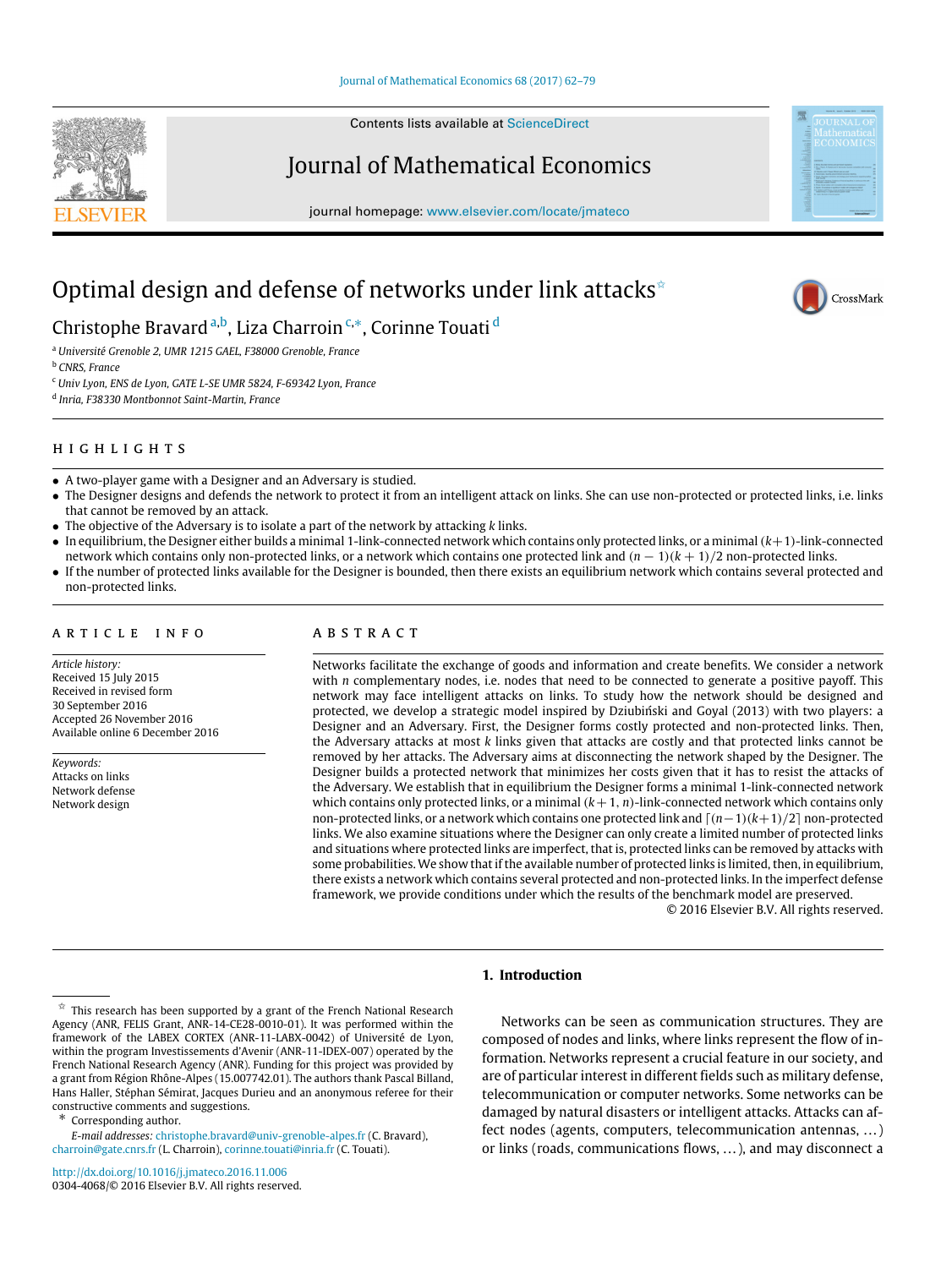network.<sup>[1](#page-1-0)</sup> In this paper, we examine a model where attacks target links. To illustrate the type of situations we model, consider a firm which has several production units (nodes of the network). Each production unit produces a part of the product and the pieces are assembled by a given production unit. The links of the network allow the parts of the product to be transferred among the units. If one unit is not connected to the rest of the units, its production cannot be transferred and the production has no value. Recall that during the Second World War, the production units for the weapons (nodes) were buried, so they were impossible to target, and attacks had to target the roads (links) in order to destroy the production process of the enemy. Therefore, the issue was to design a communication network between the production units that the enemy could not disconnect.

Our goal is to examine how to design and protect the network in an optimal way, such that the network remains connected after an intelligent link attack.<sup>[2](#page-1-1)</sup> We say that a network is designed and protected in an optimal way if the costs associated with the design and the protection of the network are minimized.

We consider a two-stage game with two players: a Designer (*D*) and an Adversary (*A*).

- Stage 1. The Designer moves first and chooses both a set of protected, and a set of non-protected links. Protected links cannot be removed by the attacks of the Adversary.
- Stage 2. After observing the protected network (strategy) formed by the Designer, the Adversary attacks the network by allocating attacks to specific links. Since the attacks are costly, the Adversary has an incentive to attack at most *k* links.

Creating protected and non-protected links is costly for the Designer. The benefits obtained by the Designer at the end of the game depend on the connectivity of the residual network, that is, the network obtained after the attack of the Adversary. If the residual network is connected, then the Designer wins the game: her benefits are equal to 1 and the benefits of the Adversary are 0. If the residual network is not connected, then the Adversary wins the game: her benefits are equal to 1 and the benefits of the Designer are 0. The payoffs obtained by the players are equal to the difference between their benefits and the costs associated with their strategies.<sup>[3](#page-1-2)</sup>

We are interested in the Sub-game Perfect Equilibrium (SPE) of the two-stage game. We assume that the cost of protected links and non-protected links are sufficiently low so that the Designer has some profitable strategies which allow the residual network to be connected. First, we provide for each number of protected links, the minimal number of non-protected links that the Designer has to form in order to prevent the Adversary from disconnecting the network as well as a method to construct a solution network. Second, we establish that only three polar non-empty networks may arise in equilibrium in the benchmark model.

- 1. A minimal  $(k + 1, n)$ -link-connected network which contains no protected links.[4](#page-1-3)
- 2. A minimal (1, *n*)-link-connected network which contains *n*−1 protected links.

3. A network which contains one protected link and  $\lceil (n-1)(k+1) \rceil$ 1)/2⌉ non-protected links.

The first family of networks constitutes the optimal strategy of the Designer when the cost of forming non-protected links is sufficiently low relative to that of forming protected links. The second one is the optimal strategy when the cost of forming non-protected links is sufficiently high relative to that of forming protected links. The third one is optimal for intermediate relative costs (cost of a protected link/cost of a non-protected link) when the number of nodes is odd and the number of attacks is even.

Additionally to the benchmark model described above, we study some variations of the game to develop a larger understanding of optimal design of protected networks. We take into account two types of limitations concerning protections. First, we consider that *D* cannot create as many protected links as in the benchmark model.<sup>[5](#page-1-4)</sup> Then, we consider a framework where each protected link has a probability  $\pi$  to be removed when it is attacked by  $A^6$  $A^6$ 

In the framework where the number of protected links available for *D* is limited, we show that for intermediate relative costs, the optimal strategy of *D* consists in designing a network which contains both protected links and non-protected links. In the framework where protected links are removed by attacks with some probabilities, we provide conditions under which the results obtained in our benchmark model are preserved.

We now relate our paper to the existing literature on networks. This literature has become broader in the recent years [\(Jackson,](#page--1-0) [2008;](#page--1-0) [Goyal,](#page--1-1) [2012;](#page--1-1) [Vega-Redondo,](#page--1-2) [2007\)](#page--1-2). The two seminal papers on the formation of social and economic networks are the paper of [Jackson](#page--1-3) [and](#page--1-3) [Wolinsky](#page--1-3) [\(1996\)](#page--1-3) and the paper of [Bala](#page--1-4) [and](#page--1-4) [Goyal](#page--1-4) [\(2000a\)](#page--1-4). [Bala](#page--1-5) [and](#page--1-5) [Goyal](#page--1-5) [\(2000b\)](#page--1-5) and [Haller](#page--1-6) [and](#page--1-6) [Sarangi](#page--1-6) [\(2005\)](#page--1-6) introduce imperfectly reliable links in the [Bala](#page--1-4) [and](#page--1-4) [Goyal](#page--1-4) [\(2000a\)](#page--1-4) model. [Bala](#page--1-5) [and](#page--1-5) [Goyal](#page--1-5) [\(2000b\)](#page--1-5) show that, for certain ranges of linking cost and probability of failure, the equilibrium network is at least (2, *n*)-link-connected, i.e. any two nodes are connected by at least two paths. [Haller](#page--1-6) [and](#page--1-6) [Sarangi](#page--1-6) [\(2005\)](#page--1-6) extend the model of [Bala](#page--1-5) [and](#page--1-5) [Goyal](#page--1-5) [\(2000b\)](#page--1-5) by allowing heterogeneity in probabilities of link failure. These authors model random link failure but not an intelligent attack that seeks to interrupt the communication flow. In the present paper, we study the robustness of a network that must be designed and protected to resist an intelligent attack on links.

A growing literature on attacked networks studies the optimal strategy of a Designer whose network is under node attack. [Dziubiński](#page--1-7) [and](#page--1-7) [Goyal](#page--1-7) [\(2013\)](#page--1-7) (DG) study the optimal design and defense of networks under an intelligent attack. In their framework, there are two players: the Designer and the Adversary; the Designer can form links between *n* nodes, and protect these nodes to ensure their survival. The model we propose is close to the model of DG, with the following major differences:

- The Adversary attacks nodes in the DG's framework while she attacks links in our framework;
- In our framework, the Designer wins the game if every node is able to communicate with any other node in the residual network. In the DG's framework, the Designer wins the game if the residual network is connected regardless of the number of nodes removed by the Adversary. Thus, our setting is based on the complementarity of nodes while DG assume that nodes are substitutable.

<span id="page-1-0"></span><sup>1</sup> A network is connected if no set of nodes is isolated from the others.

<span id="page-1-1"></span><sup>2</sup> Note that an intelligent attack can also be seen as the worst case scenario.

<span id="page-1-2"></span><sup>3</sup> If we take again our military example, and assume that node *i*−1 is the supplier of node *i*, then the Designer has to maintain a path between each pair of nodes *i*−1 and *i* to obtain some end products. In other words, the residual network has to be connected to allow some production.

<span id="page-1-3"></span>A network *g*, which contains *n* nodes, is a minimal  $(k + 1, n)$ -link-connected network, if it is not possible to disconnect it by removing *k* links, and such that there is no network which cannot be disconnected by removing *k* links and contains a smaller number of links.

<span id="page-1-4"></span>If we take again our military example, the Designer may not have enough resources to protect the whole network.

<span id="page-1-5"></span> $6$  Despite the effort of the Designer (of the army) to protect the communication flow, the Adversary (the enemy) may still be able to succeed in destroying protected links with some probabilities.